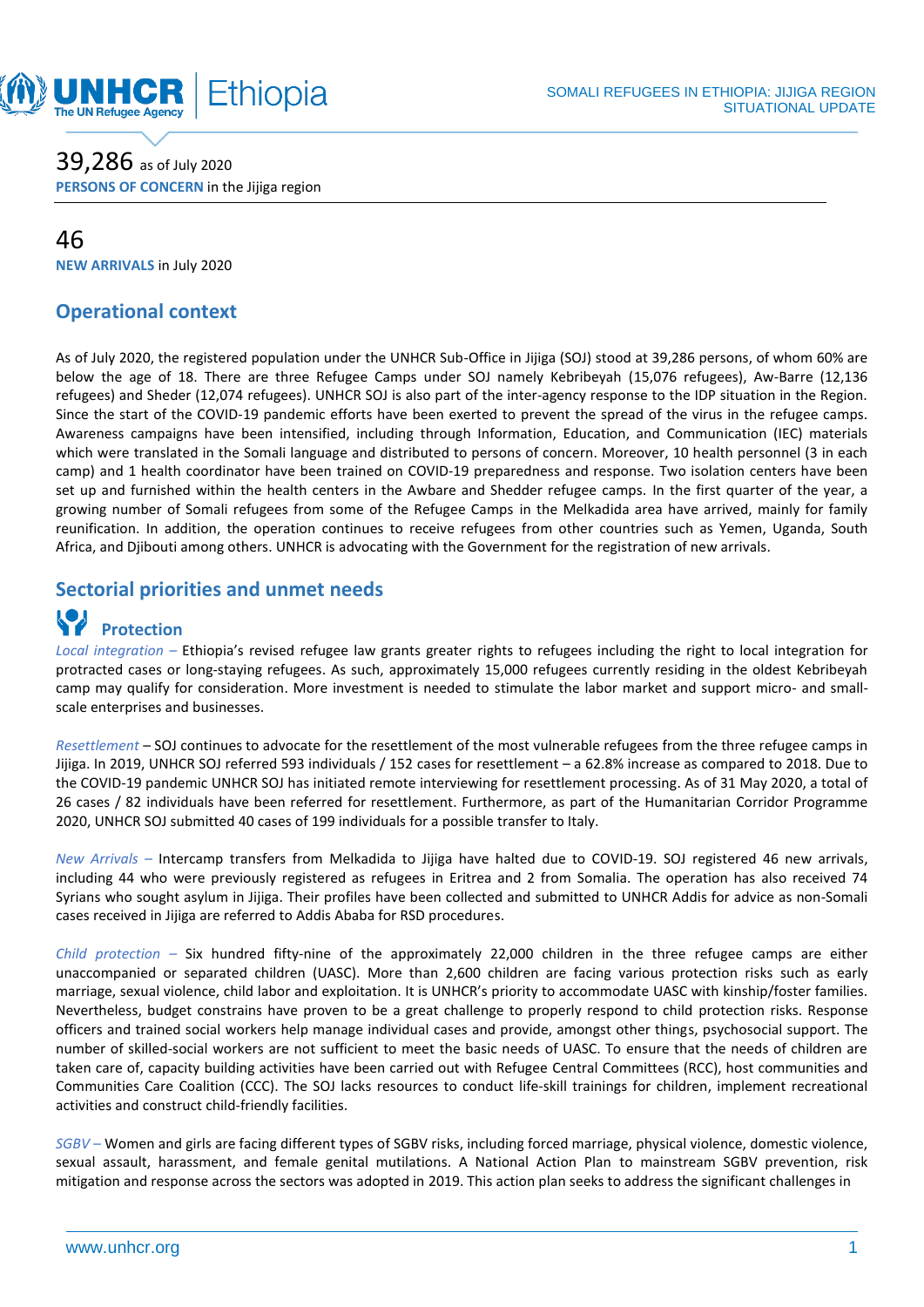and around gender power imbalance and prevalent gender inequalities. UNHCR SOJ is working to strengthen community-based protection frameworks through 17 community-based groups comprised of trained women and girls' rights activists. Communitybased complaints mechanisms, such as the traditional justice system, are in place. Nevertheless, reporting rates remain low due to stigma and other cultural challenges.

# **Health**

The UN Refugee Agency

Ethiopia

In all three camps primary health care services, both curative and preventive, are provided to refugees and host communities. Reproductive health services are offered at community level in Aw-barre and Sheder refugee camps. In the first quarter of 2020, over 26,124 consultations were provided of which 22% were provided to individuals from the host community. Over 165 refugees accessed secondary and tertiary health services through the referral system. In addition, there is a 24-hour emergency service in place in the three camps. Refugees have access to comprehensive HIV/AIDS services while child delivery services are provided in all camps. The delivery of adequate and proper health services is hampered by a limited number of community health workers, health staff, and lab-technicians in Sheder and Kebribeyah camps. This is a result of the difficulty to attract and retain staff due to the harsh working and living conditions of the environment. Due to budget constrains there is limited supply of medication, insufficient specialized treatments and emergency services, long distances to health care facilities, poor laboratory services, and inadequate delivery rooms and prenatal care. There is also insufficient budget to support medical referrals to secondary and tertiary health facilities outside camps. Since the outbreak of COVID-19, the Kebribeyah City Health Centre has been designated to accommodate infected cases from both the refugees and the host community. In response to the COVID-19 pandemic, 2000 surgical face masks have been distributed among frontline staff in the three-refugee health centers although we are still facing shortages in the effort to respond to COVID-19. The COVID-19 Emergency Preparedness and Response Plan was finalized, and joint efforts are needed to mobilize enough resources to fully implement activities such as infection prevention & control, case management, surveillance, communication and community mobilization, protection and regulatory functions. UNHCR SOJ has provided support to the Regional Health Bureau (RHB) and Jijiga university quarantine center. It included 200 blankets, 922 sets of kitchen utensils, three family tents, and 1,500 bars of laundry soap. The operation is in the process of procuring additional hygiene materials such as alcohol, toilet soap, chemical sprayer, face shields, and gloves. WHO, in collaboration with the Regional Health Bureau, organized t training sessions on COVID-19 preparedness and response.



#### **Food and Nutrition**

Refugees continue to receive their monthly food rations albeit at reduced quantity owing to funding shortfall the WFP has been experiencing for several years. The Global Acute Malnutrition (GAM) stands at 10.7% in Aw Barre, 6.8% in Kebribeyah, and 9.9% in Sheder refugee camps, with the situation remaining a little below the emergency threshold of 15%. A blanket Supplementary Feeding Program is provided for children aged between 6 and 24 months. Pregnant and lactating women require more attention which could not be realized due to budget constraints. The rate of Severe Acute Malnutrition (SAM) in Awbare stands at 3.7% which exceeds the public health threshold of >2%, while that in Kebribeyah and Sheder camps remains within the standard at 1.7% and 1.9% respectively. Additional nutrition products have been provided to moderately and severely malnourished children. In addition, therapeutic and supplementary feeding programmes are in place.

#### **CRI Core Relief Items**

Budgetary constraints to distribute CRIs has been a persistent challenge. Although SOJ has adopted a new Cash-Based Intervention (CBI) approach in 2018 in which refugees are issued with cash vouchers to purchase CRIs from the local market, it could not be scaled up due to budgetary constraints. In 2019, only soap, school uniforms and sanitary materials for women and girls were prioritized due to budget constraints. Refugees receive a monthly ration of 250 gm of soap against the UNHCR standard of 450gr/person/month although this has been doubled lately due to COVID-19. UNHCR strives to achieve the planned scaling up of the CBI in 2020.

#### **Education**

In the academic year of 2019/2020, the average school enrolment rate in the Jijiga camps for early childhood education stands at 84%. For the primary level, the average school enrolment rate is 89%, while for secondary education 39% of the children are enrolled. Education could be significantly improved through better-quality of education by investing in the qualification and number of teachers, the provision of teaching and learning materials, as well as by building more classrooms, libraries, and other facilities. The classroom to student ratios stands at (1:85) in both primary and secondary education, making it necessary to teach pupils in two daily shifts. Children with disabilities have limited or no access to education. Lastly, the enrolment rate for girls is low and the gender disparity becomes significant at the upper primary and secondary levels. There is no additional support for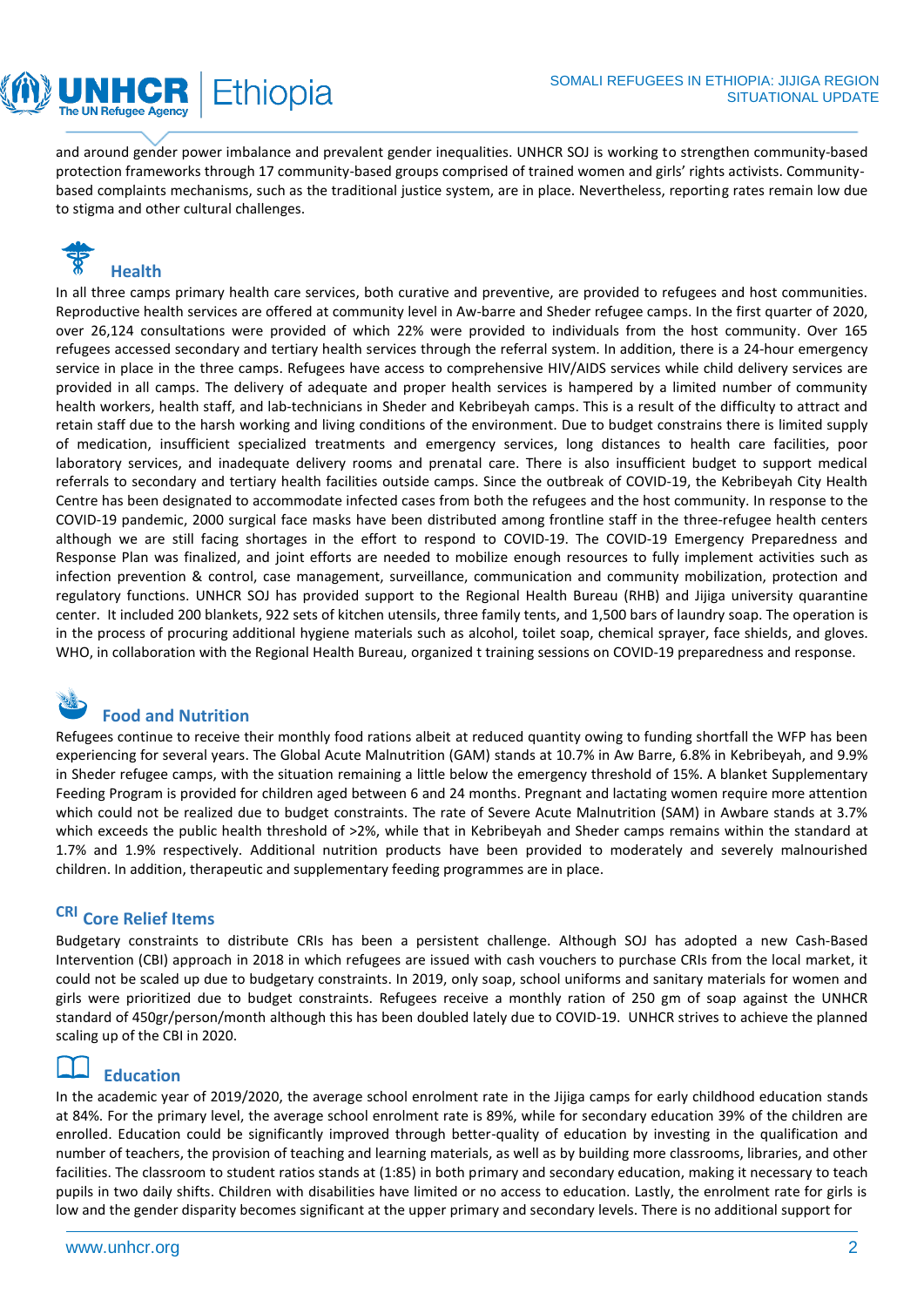girls to keep them in school. Instead, many girls drop out of school because of early marriage and lack of clear prospects after school. 'The Girls Up' project was specifically supporting education for girls with promising results, but the project phased out in 2018.

## **Shelter**

The UN Refugee Agency

Ethiopia

Most refugees are currently dwelling in traditional shelters made of building sticks, worn out clothes & plastic sheets. As of 31 May 2020, a total of 7,806 individuals/ 1,327 Households (17%) live in transitional and emergency shelters across the three camps. The percentage of households not living in transitional or emergency shelters stands at 83% - calling for an urgent need to construct more transitional shelters. In the absence of adequate shelters in the camps, refugees are forced to move in with family members, or seek accommodation elsewhere, which leaves them vulnerable to any potential risks. The Shelter Strategy 2017 – 2020 sets out the direction for shelter and settlement activities. Part of this strategy, a pilot project on direct cash transfer to refugees for shelter construction, has proven to be successful. The shelter construction modality in 2020 has changed to direct cash transfer for beneficiaries through bank and mobile phone.



Wells are the main source of water supply in all the three camps. In Kebribeyah camp, the water supply system consists of 11 boreholes, a treatment plant, a booster station, 21 km of pressure lines, water points, and a distribution system. Out of the 11 boreholes, only three are currently functional. The water system needs to be maintained and rehabilitated to ensure safe water access for refugees and their host communities. To date, additional generators have been provided to supplement the Kebribeyah water supply system. The average daily per capita water supply is 9 litres per person per day (lppd) in Kebribeyah camp, 20 lppd in Awbare camp, and 18 lppd in Shedder camp. All camps encounter challenges with sustainable water provision due to obsolete water and distribution systems. Most concerning are the frequent interruptions of the grid line, lack of resources for maintenance, and clogging of the pipelines with iron residual after treatment. As for sanitation, the household latrine coverage stands at 37% which is far below the UNHCR standard coverage of 85%. This increases open defecation which is a key risk factor for diarrheal diseases. Furthermore, there is a significant lack of adequate waste disposal pits, which has adversely affected the environment. Hygiene and environmental sanitation activities such as, safe water management and awareness campaigns on personal hygiene are not conducted due to limited resources and lack of incentive for hygiene promotion workers. Regular hygiene promotion activities need critical follow-up, especially amidst the current COVID-19 pandemic. Generally, there are limited WASH facilities at institutions such as schools and hospitals.

#### **Energy & Environment**

Refugees use the natural vegetation for household energy, shelter, water, grazing land, and fencing. These, coupled with inadequate environmental rehabilitation efforts, put undue pressure on the natural environment and hamper the peaceful coexistence between the refugees and their hosts. Refugees collect firewood from the host community premises, which consequently increases their exposure to protection risks. Jijiga is among the seriously impacted areas in terms of depletion of natural resources. Although communities relied on ethanol an alternative source of energy for cooking, it is expansive and therefore unsustainable. Due to budget constraints, UNHCR has not distributed ethanol so far in 2020. UNHCR SOJ will continue to identify ways to implement conventional biological and physical soil and water conservation measures and will advocate for environmental rehabilitation initiatives, such as awareness campaigns and community dialogues.

# **Livelihood**

The refugee camps have developed into a vital local economy in which refugees conduct several entrepreneurial activities to generate income. The camps also provide a unique market for host community businesses such as shops, tailors, kiosks, barbers, teashops, hawkers, and laundry services. Many refugees also resort to traditional keeping and trading of small ruminants. Generally, the markets are well integrated with the host communities, who engage in similar business activities and constitute key consumers and suppliers to the camps´ markets. The types and extent of livelihood opportunities in the isolated markets in which refugees operate are few, and livelihood opportunities within and outside the camps are limited despite the existence of a conducive environment around the camps. Among the key challenges are the widespread unemployment with over 1,800